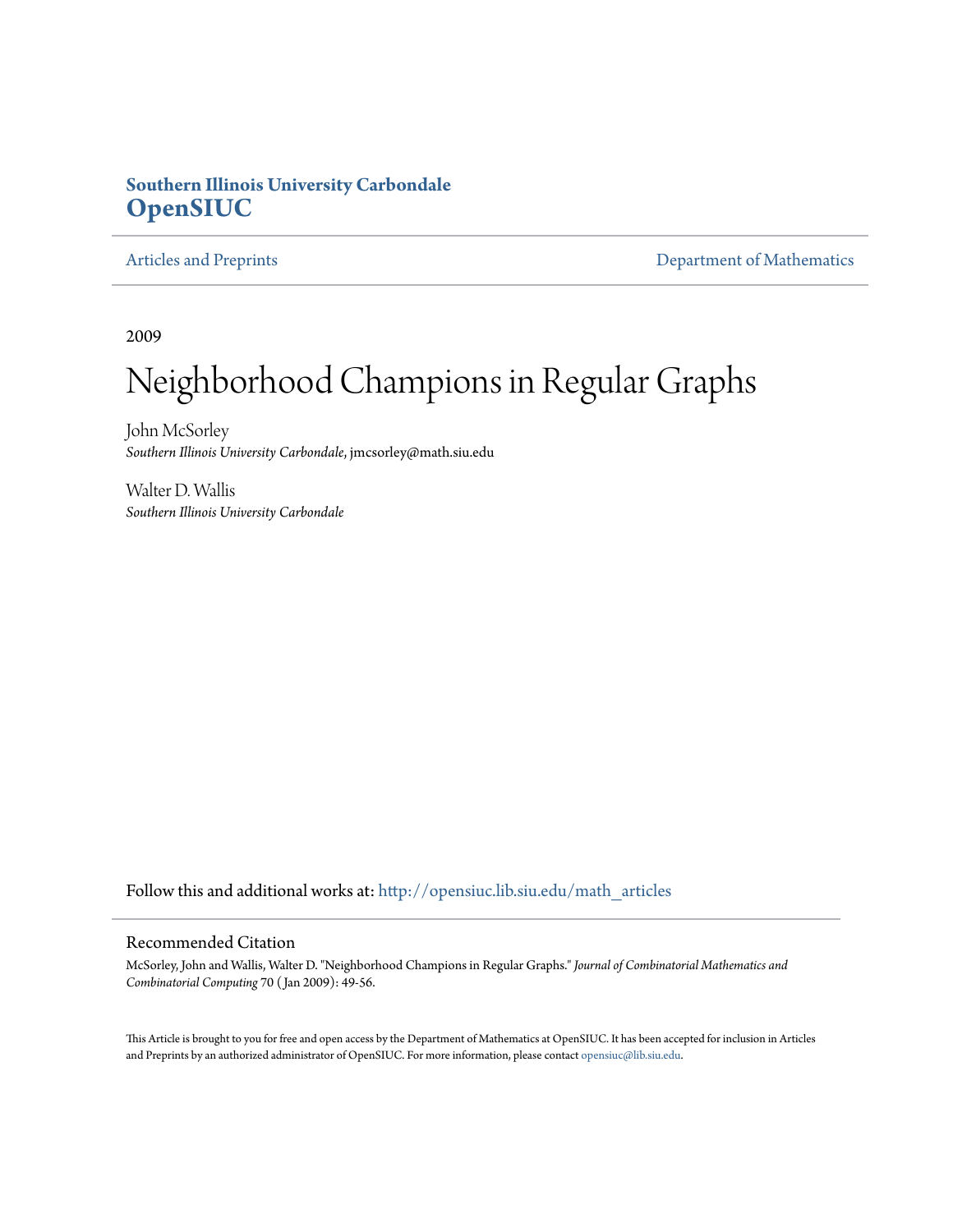# **Neighborhood Champions in Regular Graphs**

J. P. McSorley and W. D. Wallis, Department of Mathematics, Southern Illinois University, Carbondale, IL 62901-4408. USA.

#### **Abstract**

For a vertex x in a graph G we define  $\Psi_1(x)$  to be the number of edges in the closed neighborhood of x. Vertex  $x^*$  is a neighborhood *champion* if  $\Psi_1(x^*) > \Psi_1(x)$  for all  $x \neq x^*$ . We also refer to such an  $x^*$ as a *unique champion*. For  $d \geq 4$  let  $n_0(1, d)$  be the smallest number such that for every  $n \geq n_0(1, d)$  there exists a n vertex d-regular graph with a unique champion. Our main result is that  $n_0(1, d)$  satisfies  $d+3 \leq n_0(1, d) \leq 3d+1$ . We also observe that there can be no unique champion vertex when  $d = 3$ .

# **1 Introduction**

We assume the standard ideas of graph theory. All graphs considered in this paper will be connected. We sometimes specify the vertex-set  $V$  and edge-set E of a graph G by denoting the graph  $G(V, E)$ . |V| and |E| are respectively the *order* and *size* of G. The *distance*  $d(v, u)$  between two vertices v and u in a graph is the number of edges in a shortest path from v to u. The *closed* k*-neighborhood* of a vertex v is defined as

$$
N_k[v] = \{ u \in V : d(v, u) \le k \}.
$$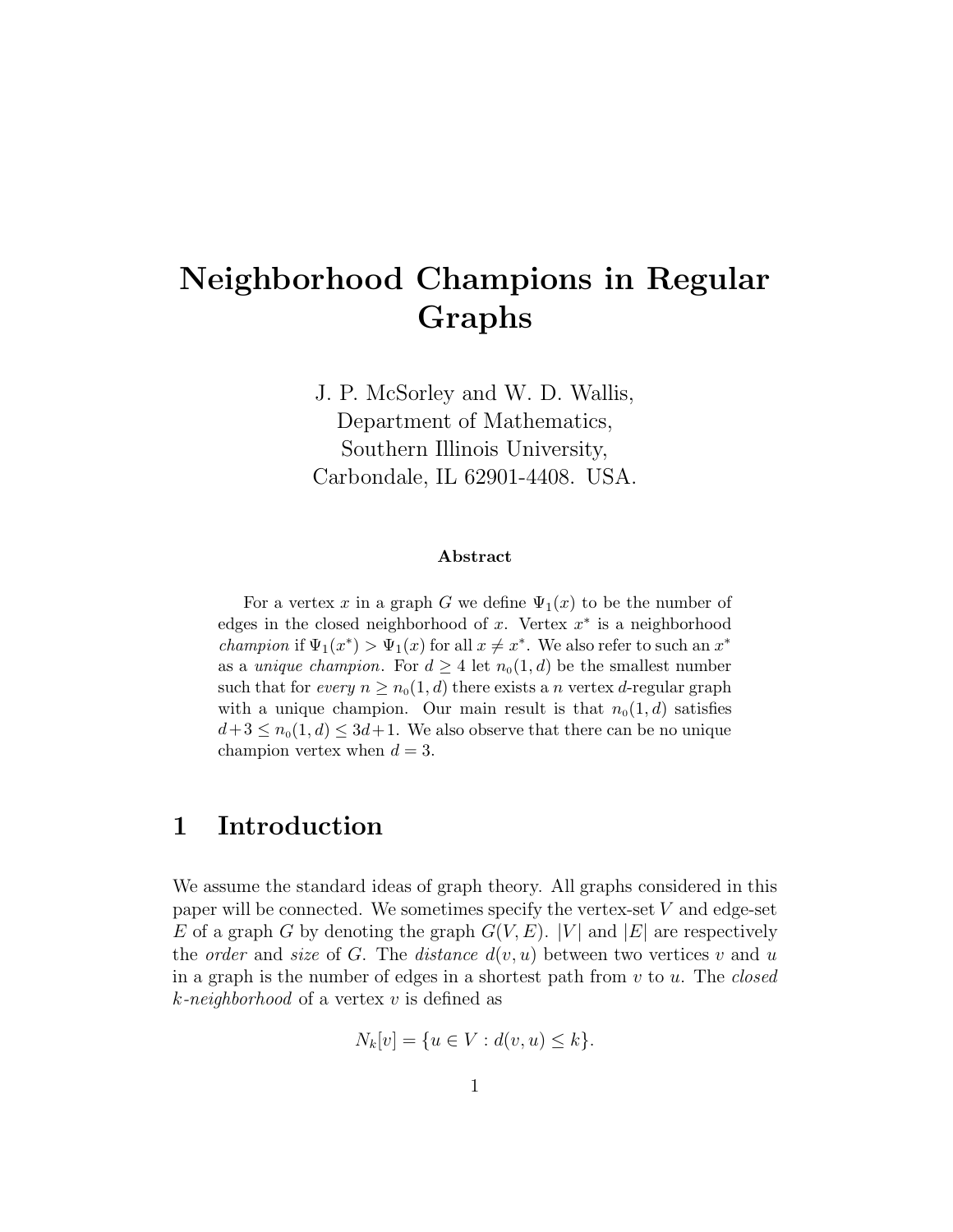When  $k = 1$  we simply use the term "neighborhood".

The scale-k locality statistic  $\Psi_k(x)$  of vertex x in a connected graph  $G(V, E)$  was defined in [4] to be the size of the subgraph induced by the closed k-neighborhood of x. (This statistic is also called the number of edges *seen* by x.) The scale-k scan statistic  $M_k(G)$  of G was then defined to be the maximum over  $x \in V$  of the scale-k locality statistics:

$$
M_k(G) = \max_{x \in V} \Psi_k(x).
$$

In a mild abuse of notation, we define  $\Psi_0(x)$  to be the degree of vertex x in G, and  $M_0(G)$  to be the maximum degree in G.

A *champion* for scale k is a vertex  $x^*$  such that  $\Psi_k(x^*) > \Psi_k(x)$  for all  $x \neq x^*$ . The reasons for studying champions are discussed in [4]; in that paper the authors discussed *dramatic champions*, for which  $\Psi_k(x^*) >> \Psi_k(x)$ for all  $x \neq x^*$ . In [3] we construct some families of dramatic *neighborhood champions*, or champions for scale 1.

In this paper we focus on the pure graph theory of the situation, and consider the existence of neighborhood champions for scale 1 in connected regular graphs. We shall sometimes discuss graphs in which more than one vertex attains the maximum value  $M_1(G)$ . We shall use the word "co-champion" to denote these vertices.

### **1.1 Groupies**

A related, but different, concept to a champion in G is a *groupie* in G. No confusion should arise between the two: A vertex in  $G$  is a grouple if the average degree of its neighbors is greater than or equal to the average degree of G. The concept was introduced in [1] (see also [2]).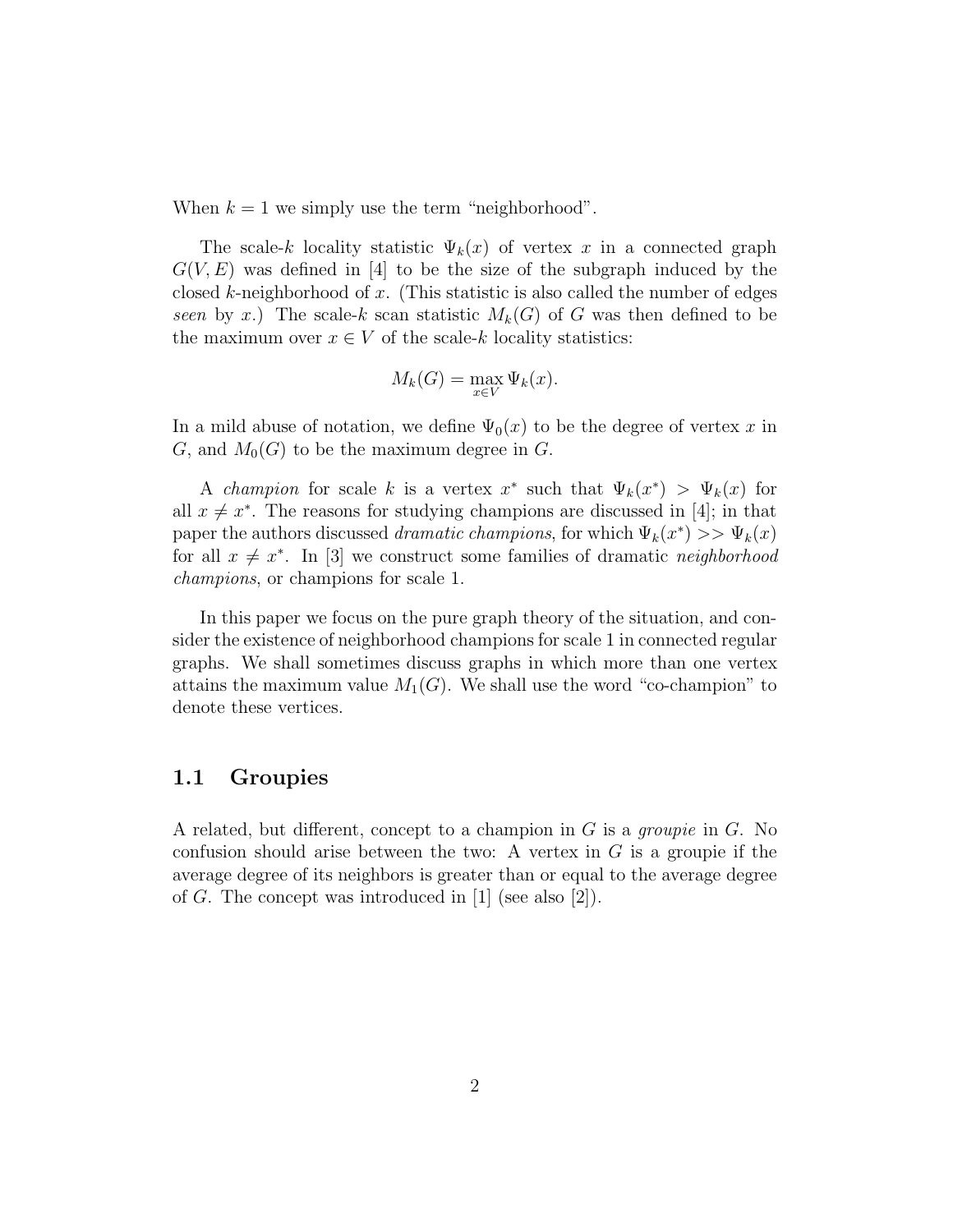# **2** Cubic graphs:  $d = 3$

**Theorem 1.** For  $d = 1, 2$ , and 3 there are no d-regular graphs with a unique *neighborhood champion.*

**Proof** Clearly regular graphs of degrees  $d = 1$  or 2 have no champions.

Now suppose G is a cubic graph: If  $M_1(G) = 3$  then *every* vertex attains  $M_1(G)$ . If  $M_1(G) = 4$ , then any vertex x with  $\Psi_1(x) = 4$  lies in exactly one triangle, and the other vertices of the triangle are co-champions; so G contains at least three co-champions. If  $M_1(G) = 5$  and vertex x sees five edges, the configuration must be as shown in Figure 1, where  $y$  is a cochampion. And if  $M_1(G) = 6$  (the maximum) we have  $G = K_4$ , and every vertex is a co-champion. Thus no cubic graph has a champion.



Figure 1: A cubic configuration

However, one can construct cubic graphs with precisely two co-champions, or *twin champions*, for every even number  $n \geq 10$  of vertices. From above we must have  $M_1(G) = 5$ .

A short exhaustive search shows that this is impossible for fewer than 10 vertices (the graphs may be found on page 127 of [5]).

For every even  $n \geq 10$  we construct a cubic graph G on n vertices for which  $\Psi_1(x) = M_1(G) = 5$  for precisely two vertices. Our technique is to implant the graph shown in Figure 2 as a subgraph of a host graph. The implant graph H has six vertices  $a, b, p, q, y, z$  and adjacencies  $ap, bq, yp, yq$ ,  $zp, zq, yz.$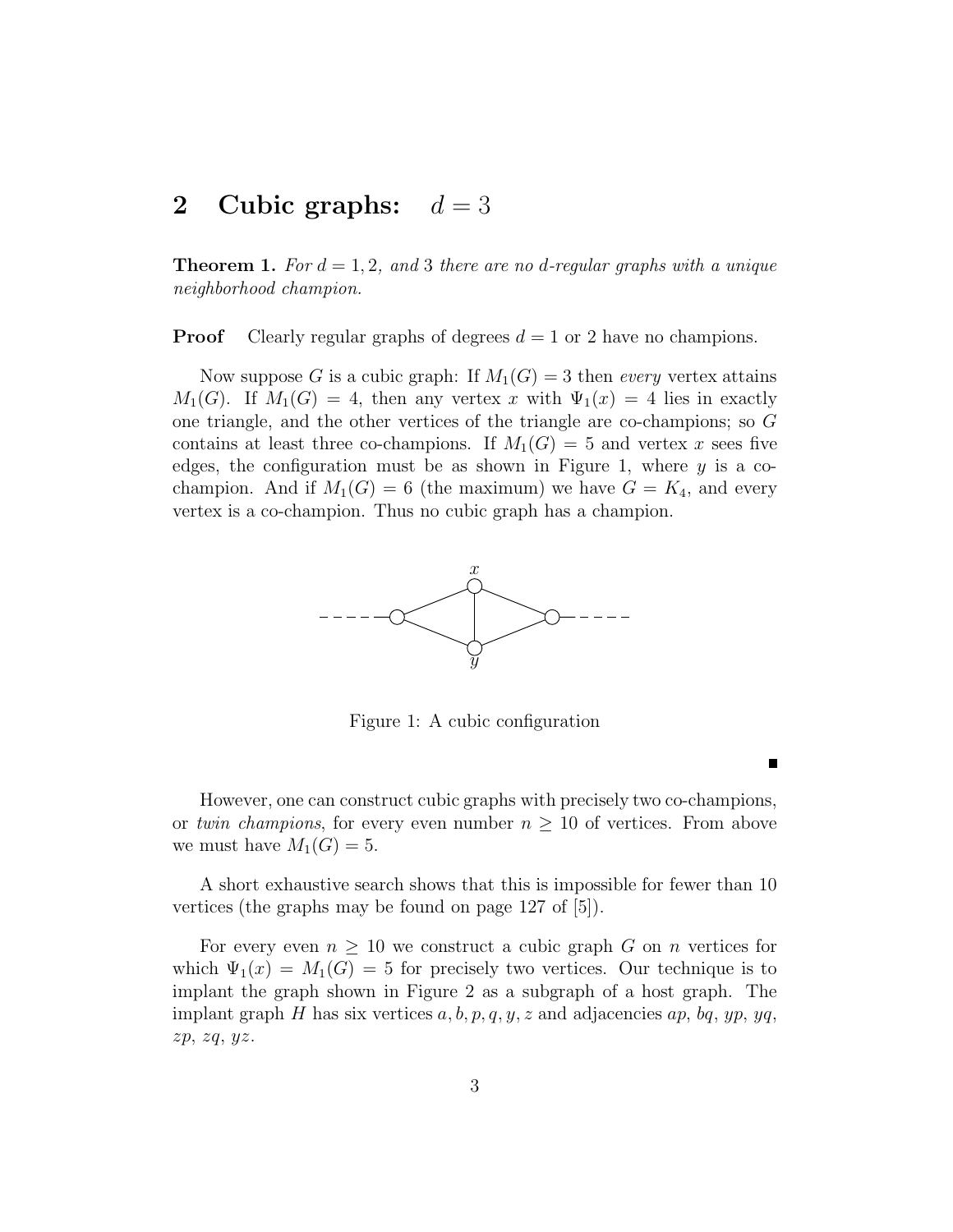

Figure 2: The graph  $H$  to be implanted

**Construction** Select any triangle-free cubic graph on  $n - 4$  vertices and choose any edge ab in that graph. Delete this edge. Then identify vertices  $a, b$  with the vertices  $a, b$  of H. See Figure 3 for an example of this; the value of  $\Psi_1(x)$  is shown on each vertex and the champion is emphasized.

 $\Psi_1(y) = \Psi_1(z) = 5, \Psi_1(p) = \Psi_1(q) = 4$  and  $\Psi_1(x) = 3$  otherwise.

To show that the construction is always possible for  $n \geq 10$ , we observe

**Lemma 1.** *If*  $n - 4 = 2s \ge 6$ *, there is a triangle-free cubic graph on*  $n - 4$ *vertices.*

**Proof** Take the integers modulo 2s as vertices. For each i, let vertex i be adjacent to vertices  $i - 1$ ,  $i + 1$ , and  $i + s$  (modulo 2s).

(This graph is called a *M¨obius ladder* [5, p263].)

So we have

**Theorem 2.** For every even  $n \geq 10$  there exists a cubic graph on n vertices *with precisely two co-champions.*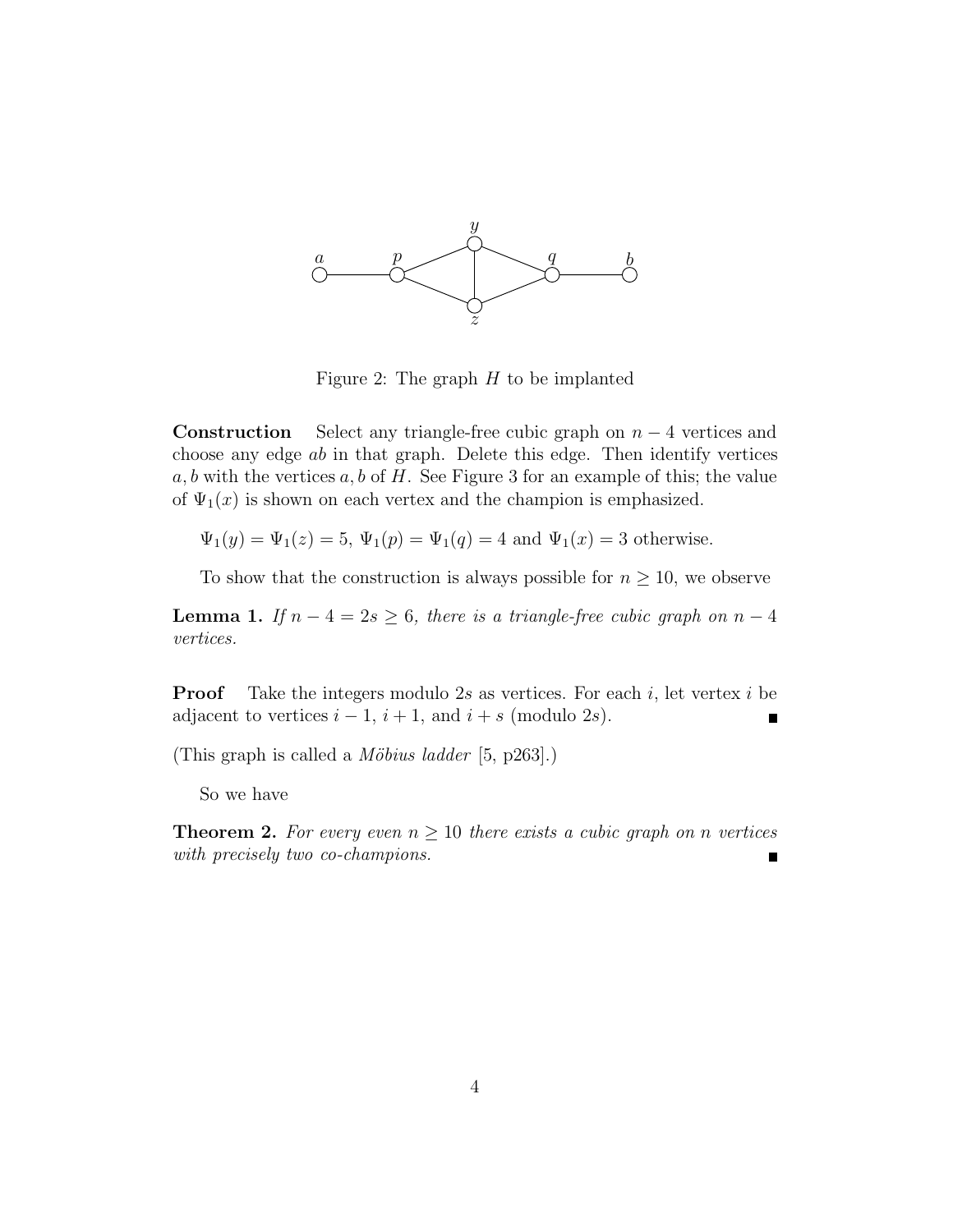

Figure 3: Example for 10 vertices

## **3 General Constructions:**  $d \geq 4$

For even  $d \geq 4$  let  $n_0(c,d)$  be the smallest number such that for *every*  $n \geq$  $n_0(c, d)$  there exists a n vertex d-regular graph with precisely c neighborhood co-champions; for odd d we require existence for even  $n \geq n_0(c, d)$  only.

In this section we discuss  $n_0(1, d)$ .

The complete graph on *n* vertices is denoted  $K_n$ , while  $K_{m,n}$  denotes the complete bipartite graph with vertex-sets of sizes m and n. A *one-factor* is a graph consisting of disjoint edges; in particular, given two ordered sets of vertices  $Y = \{y_0, y_1, \ldots, y_{n-1}\}\$ and  $Z = \{z_0, z_1, \ldots, z_{n-1}\}\$ , we define the one-factor  $F_j^n(Y, Z)$  to consist of the edges

$$
y_0z_j, y_1z_{1+j}, \ldots, y_{n-1}z_{n-1+j},
$$

where subscripts are reduced modulo n. Then  $K_{n,n}$  can be represented as

$$
F_0^n(Y,Z) \cup F_1^n(Y,Z) \cup \ldots \cup F_{n-1}^n(Y,Z).
$$

**Lemma 2.** *Suppose*  $d \geq 4$ *. For every*  $t \geq 0$  *there exists* a *d*-regular graph, *with a neighborhood champion, on*  $n = 3d + 2t + 1$  *vertices.* 

**Proof** Let H represent the complete graph on the  $d+1$  vertices  $x_0, x_1, \ldots, x_d$ with the d edges of the cycle  $x_0x_1x_2 \ldots x_{d-1}$  deleted. Take a copy of  $F_0^n(Y, Z) \cup$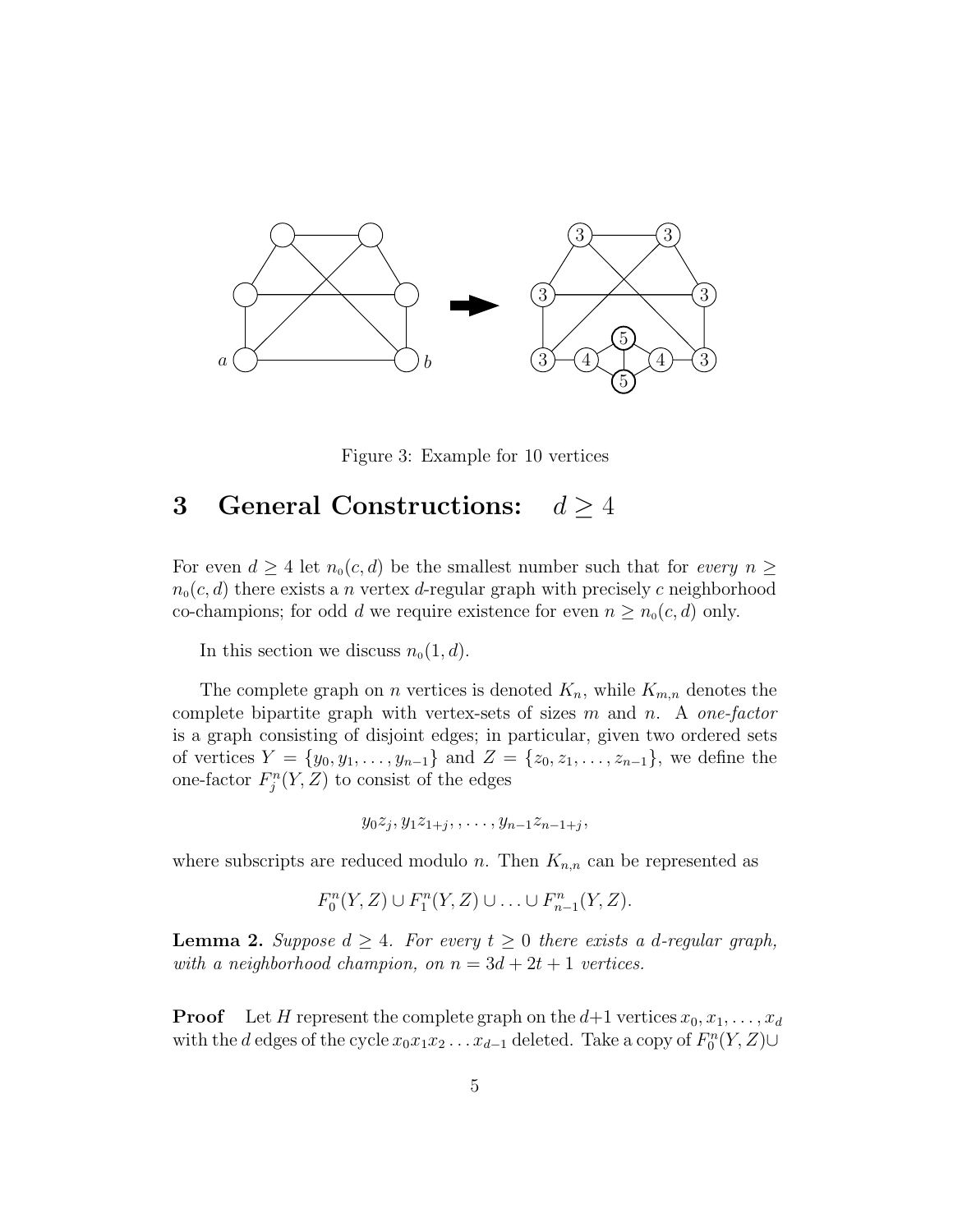$F_1^n(Y, Z) \cup \ldots \cup F_{d-1}^n(Y, Z)$ , where  $n = d+t$ , and delete the edges  $y_0z_0, y_1z_1, \ldots$ ,  $y_{d-1}z_{d-1}$ . Adjoin this to H by adding edges  $x_0y_0, x_0z_0, x_1y_1, x_1z_1, \ldots, x_{d-1}y_{d-1}$ ,  $x_{d-1}z_{d-1}$ .

In this graph,

$$
\Psi_1(x_d) = d(d-1)/2,
$$
  
\n
$$
\Psi_1(x_i) = (d^2 - 5d + 14)/2, \text{ for } 0 \le i \le d-1,
$$
  
\n
$$
\Psi_1(y_j) = \Psi_1(z_j) = d, \text{ for } 0 \le j \le n-1.
$$

Then  $x_d$  is a champion provided  $d(d-1)/2 > (d^2-5d+14)/2$ , that is  $d \geq 4$ .

г

The above construction gives graphs whose order is of opposite parity to d. When d is odd, this provides all possible orders from some point on, because regular graphs of odd degree must have even order. However, for even degree, another construction is needed for even orders.

Suppose G is the graph of Lemma 2 in the case where  $d \geq 4$  is even. We modify G to form G as follows: Add a vertex  $\hat{x}$ . Delete the  $d/2$  edges  $x_0y_0$ ,  $x_2y_2, x_4y_4, \ldots, x_{d-2}y_{d-2}$ , and add the d edges  $\hat{x}x_0, \hat{x}y_0, \hat{x}x_2, \hat{x}y_2, \hat{x}x_4, \hat{x}y_4, \ldots$  $\hat{x}x_{d-2}, \hat{x}y_{d-2}.$ 

The  $\Psi_1$  values of all vertices of G are unchanged. We have  $\Psi_1(\hat{x}) =$  $d + \binom{d/2}{2}$  $= (d^2 + 6d)/8$ . Thus vertex  $x_d$  is still the champion, and we have

**Lemma 3.** Suppose  $d \geq 4$  is even. For every  $t \geq 0$  there exists a d-regular *graph, with a neighborhood champion, on*  $n = 3d + 2t + 2$  *vertices.* 

**Theorem 3.** *Suppose*  $d \geq 4$ *. Then* 

$$
d + 3 \le n_0(1, d) \le 3d + 1.
$$

**Proof** For any  $d \geq 4$  the only *d*-regular graph with  $d+1$  vertices is  $K_{d+1}$ , which clearly doesn't have a unique champion. And for odd  $d \geq 4$  there is no d-regular graph with  $d+2$  vertices, so  $n_0(1, d) \geq d+3$ . And for even  $d \geq 4$ the only d-regular graph with  $d+2$  vertices is  $K_{d+2}$  minus a one-factor, which again doesn't have a unique champion; so  $n_0(1, d) \geq d + 3$  here also. Hence, for any  $d \geq 4$ , we have  $n_0(1, d) \geq d + 3$ . The upper bound  $n_0(1, d) \leq 3d + 1$ comes from Lemmas 2 and 3.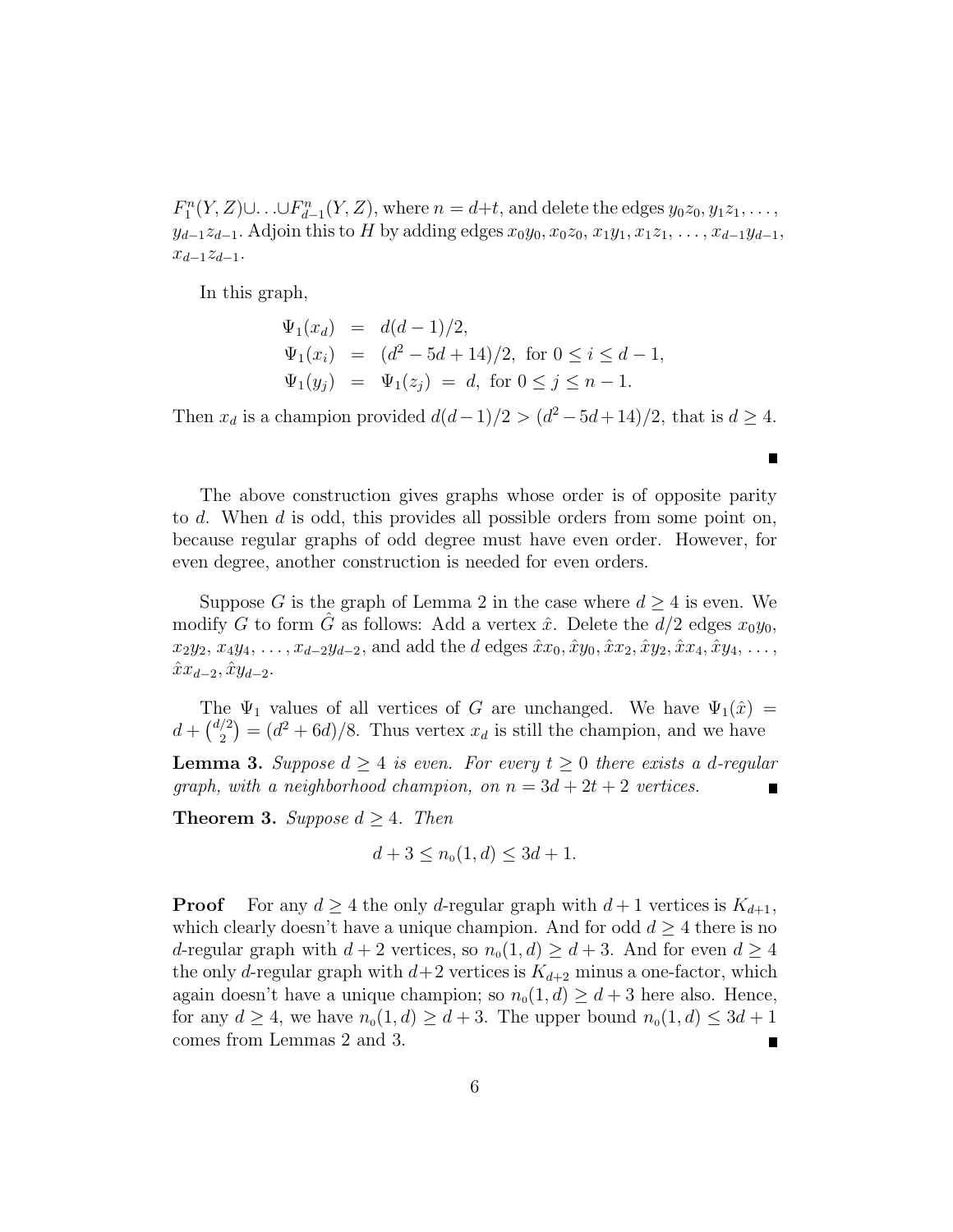# **4** Small degrees:  $d = 4, 5$

By inspection, there are no 4-regular (quartic) graphs on  $n = 7$  or 8 vertices with a unique champion (see [5, p145]). From Theorem 3 and the examples for orders  $n = 9, 10, 11$  and 12 shown in Figure 4 we see that  $n_0(1, 4) = 9$ , *i.e.*, there is a 4-regular graph, with a neighborhood champion, on *n* vertices whenever  $n \geq 9$ .

Similarly, at degree 5, inspection shows (see [5, p154]) there are no quintic graphs on  $n = 6$  or 8 vertices with a unique champion. We present examples on 10, 12 and 14 vertices in Figure 5, showing that  $n_0(1, 5) = 10$ . Thus there is a 5-regular graph, with a neighborhood champion, on n vertices for every even  $n \geq 10$ . So the cases of  $d = 4$  or 5 are completely solved.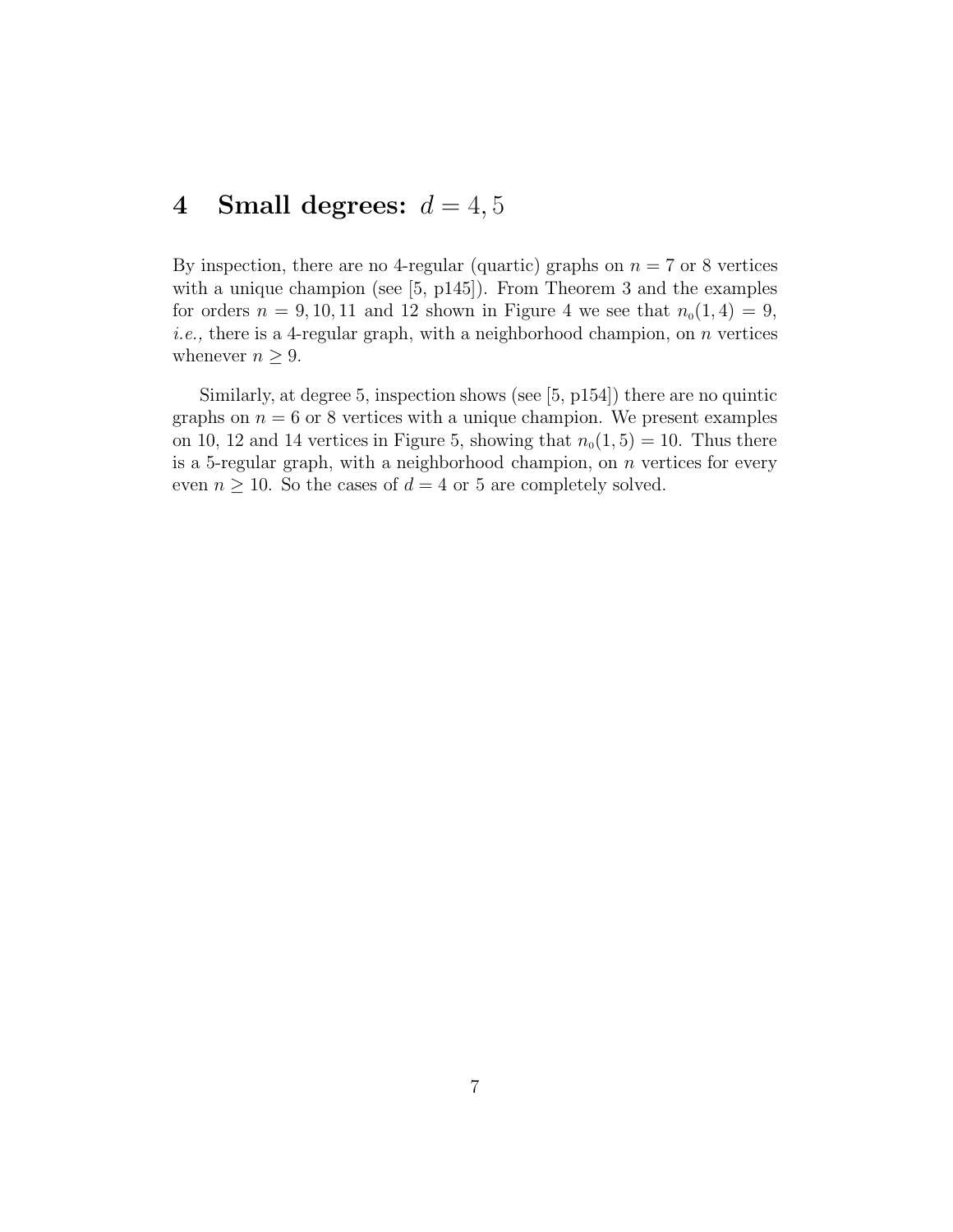



9 vertices





Figure 4: Small quartic graphs, each with a champion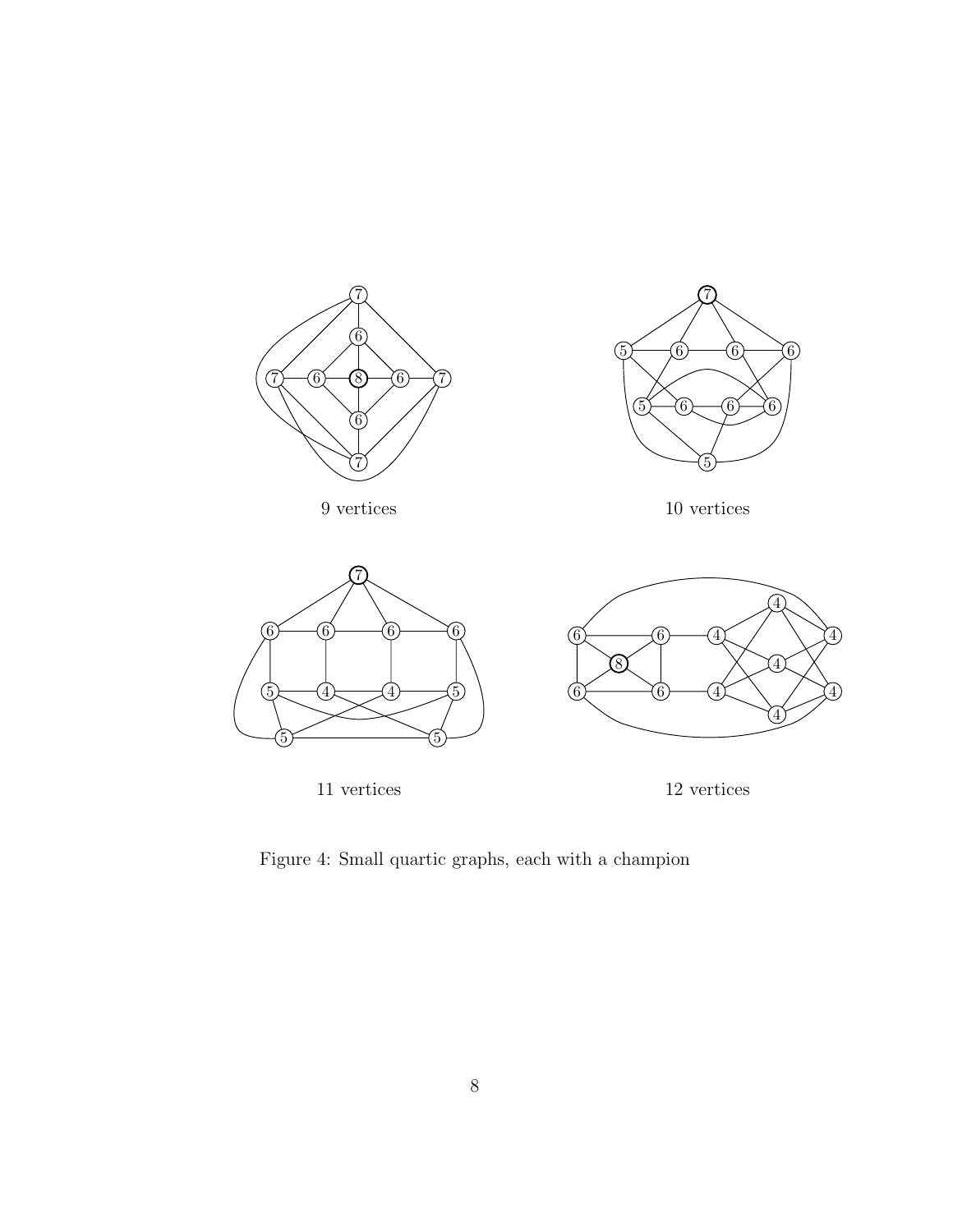

Figure 5: Small quintic graphs, each with a champion